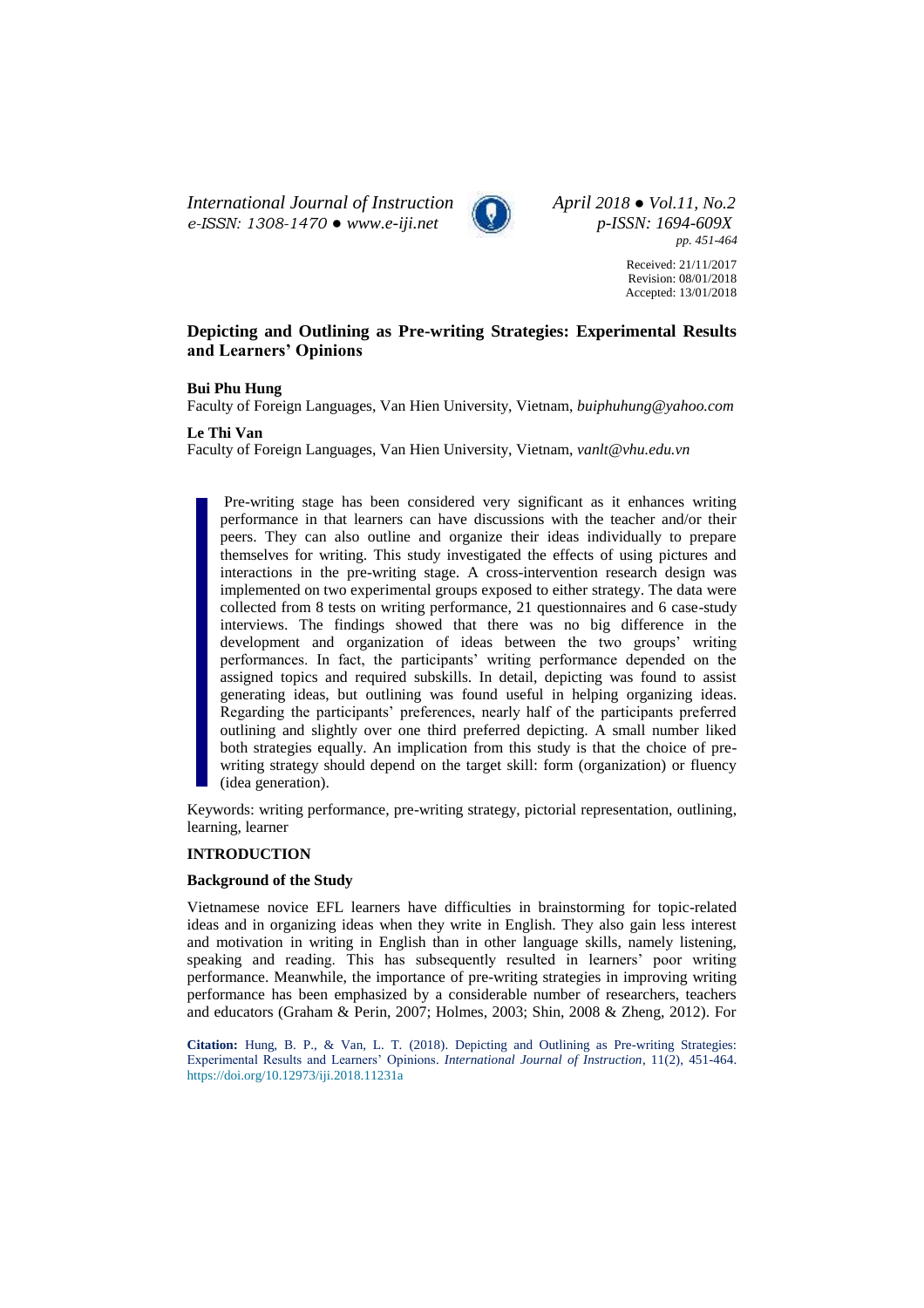instance, Shin (2008) and Zheng (2012) confirm that the more time for the pre-writing stage is invested, the better the quality of the writing performance is. Up to the present, a predominant and powerful prewriting strategy widely used in the prewriting stage has been outlining (Thomas, 2004). However, outlining is not a panacea (Sasaki, 2004). Therefore, it cannot work well for all teaching and learning contexts including learning to write descriptive writings. As for the development, more alternatives for prewriting strategies should be developed.

In the meantime, the use of pictorial presentation has proved its effectiveness in several fields. In the field of *EFL learning and teaching,* Pearce (1987) explored that drawing functions as transition to writing and a way of children's communication. In addition, young learners could improve their writings and enhance their motivation in writing thanks to the use of pictorial presentation (Samuels, 2001). Additionally, drawing may help develop creative ideas. A large number of viewpoints confirm the effectiveness of pictorial presentation as it is a need to be visualized since human beings think linguistically and visually. Also, the use of images could help readers make sense of the target language items in a clear and emotional way. In the field of *Literature, art, fashion designing*, pictorial presentation clearly enhanced the quality of performance (Gorman & Eastman, 2010 & Tran Thi Ly, 2007).

However, the conducted studies merely examine the effects of pictorial presentation on young writers and solely in certain fields. No research investigating its effects on EFL adult novice writers in descriptive writing, especially in a context like Vietnam, has been found. In the researcher's beliefs, the use of pictorial presentation can function as a prewriting strategy to help these EFL novices with descriptive writings. Before making use of pictorial presentation as an alternative for prewriting strategies in this oriented teaching and learning context, it is essential to scientifically test its effectiveness in that context. This is the main purpose of the current study.

In this current study, the use of pictorial presentation prompted a different variation, labeled *depicting*. Depicting is defined as a pre-writing strategy in which ideas are presented through sketching, depicting or drawing with or without verbal words. Basic lines and basic shapes are examples of the tools student could use while depicting. The student's final product is a depictive presentation that serves as a container of ideas, and comprehensiveness of the depictive presentation to the outsiders is not required.

### **The Aims of the Study**

This study is a comparative investigation into effects of depicting and outlining prewriting strategies on EFL novice adult learners in terms of writing performance and preference. For the first practical purpose, three components were examined: the number of ideas generated the content and the organization of ideas. For the second purpose, learners' preference towards and their viewpoints on the effects of these strategies with regards to the investigated aspects on writing performance were explored.

The current study takes its crucial roles in reinforcing strengths as well as weaknesses of the use of pictorial presentation in general, of the depicting strategy in specific and of outlining. It also helps deepen the features as well as potential uses of these strategies.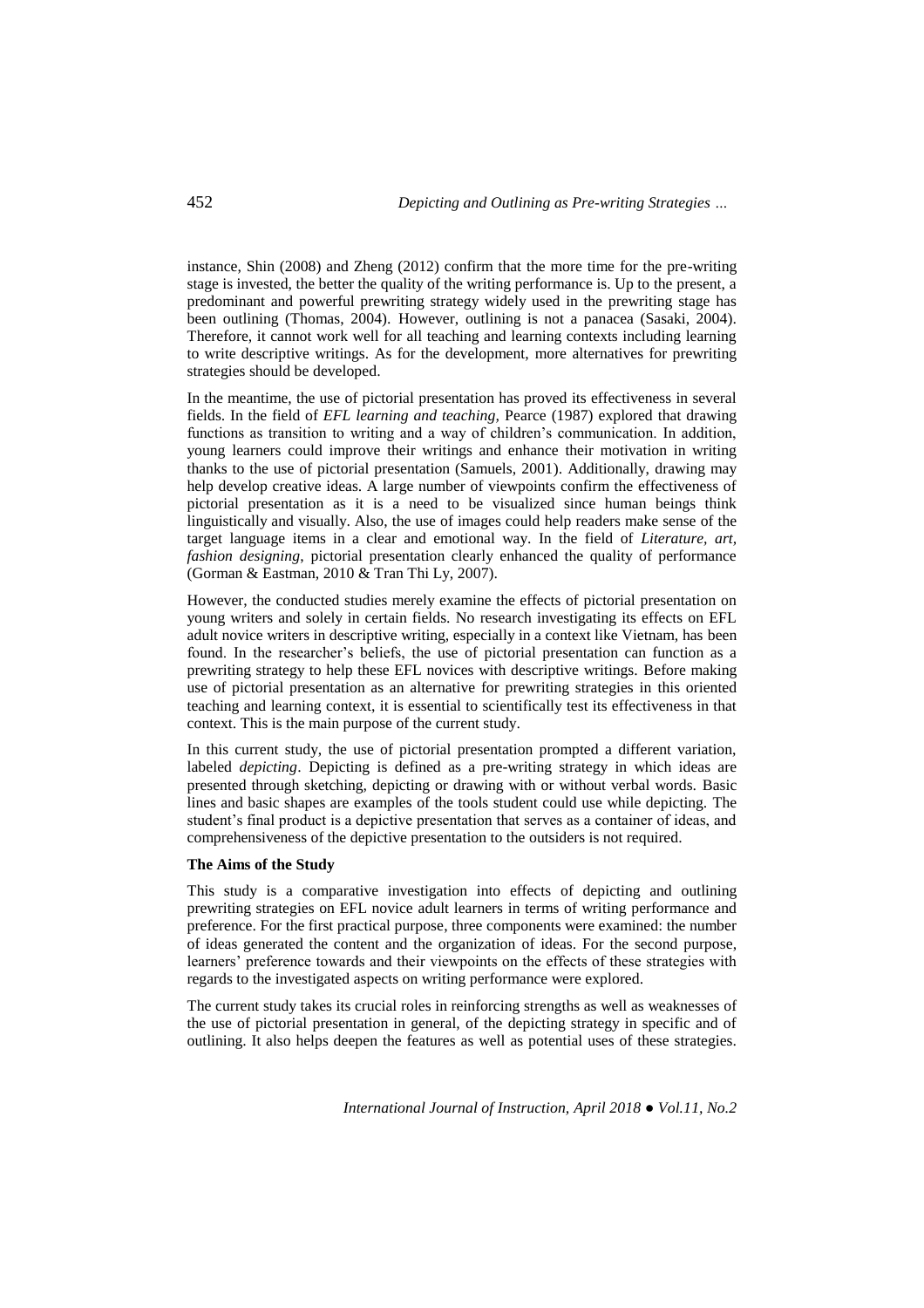Positive aspects of depicting found over outlining brought about a new alternative for prewriting strategies to help EFL learners with descriptive writings. Otherwise, results confirmed the predominant use of outlining. Expectedly, this study would also shed light on future research of interests related to this study.

## **REVIEW OF PREVIOUS STUDIES**

There were a number of studies discovering the importance of writing strategies. The relevant references for this study were the ones by Ansarimoghaddam, Hoon and Yong (2017), Mackenzie (2011), Schweiker-Marra and Marra (2000) and Shi (1998) as they were conducted in contexts where English was used as an additional language.

Ansarimoghaddam, Hoon and Yong (2017) conducted a qualitative case study comparing learner-learner interaction on wiki and face-to-face collaborative writing in completing argumentative essays. 30 students who used English as an additional language were involved in the study. The students were divided into two groups for different treatments. One result was that Wiki was considered to be a more effective platform for drafting and revising, while planning was done more easily through face-toface interaction. The study implies that social-constructivist approach can be used in the writing classroom.

Mackenzie (2011) carried out a study making drawing central to young learners' writing program. 10 writing teachers and first-year children participated in the study. The results showed that when teachers motivated children to incorporate drawing into their writing, children could create texts which were more complex than those they created with words alone.

Schweiker-Marra and Marra (2000) investigated the effects of pre-writing activities on writing performance and anxiety of students at risk. Fifth-grade students were involving in a writing program taking advantage of pre-writing strategies. Holistic scores on writing ware applied to compare the participants' writing performance before and after the study. The experimental group improved from the beginning to the end of the treatment. Also, the writers' anxiety was lowered, which demonstrated the significance of the pre-writing stage.

Shi (1998) investigated if peer discussions and teacher-led pre-writing interactions impacted the students' writing quality. 47 adult students from three different universities were involved in the study. The participants, after selected, were divided into three groups for three distinct pre-writing strategies: peer-talks, teacher-led discussion and no discussion. One conclusion was that students with no discussion before writing were found to write longer drafts, those treated with teacher-led discussion had shorter drafts and those with peer talks produced a greater variety of verbs in their writings. The findings highlighted the pre-writing conditions to generate a variety of thinking type and discourse processes to accommodate adult learners' compositions.

The review of previous studies shows that pre-writing stage is generally very important for writing as it may improve the learners' confidence and writing quality. It was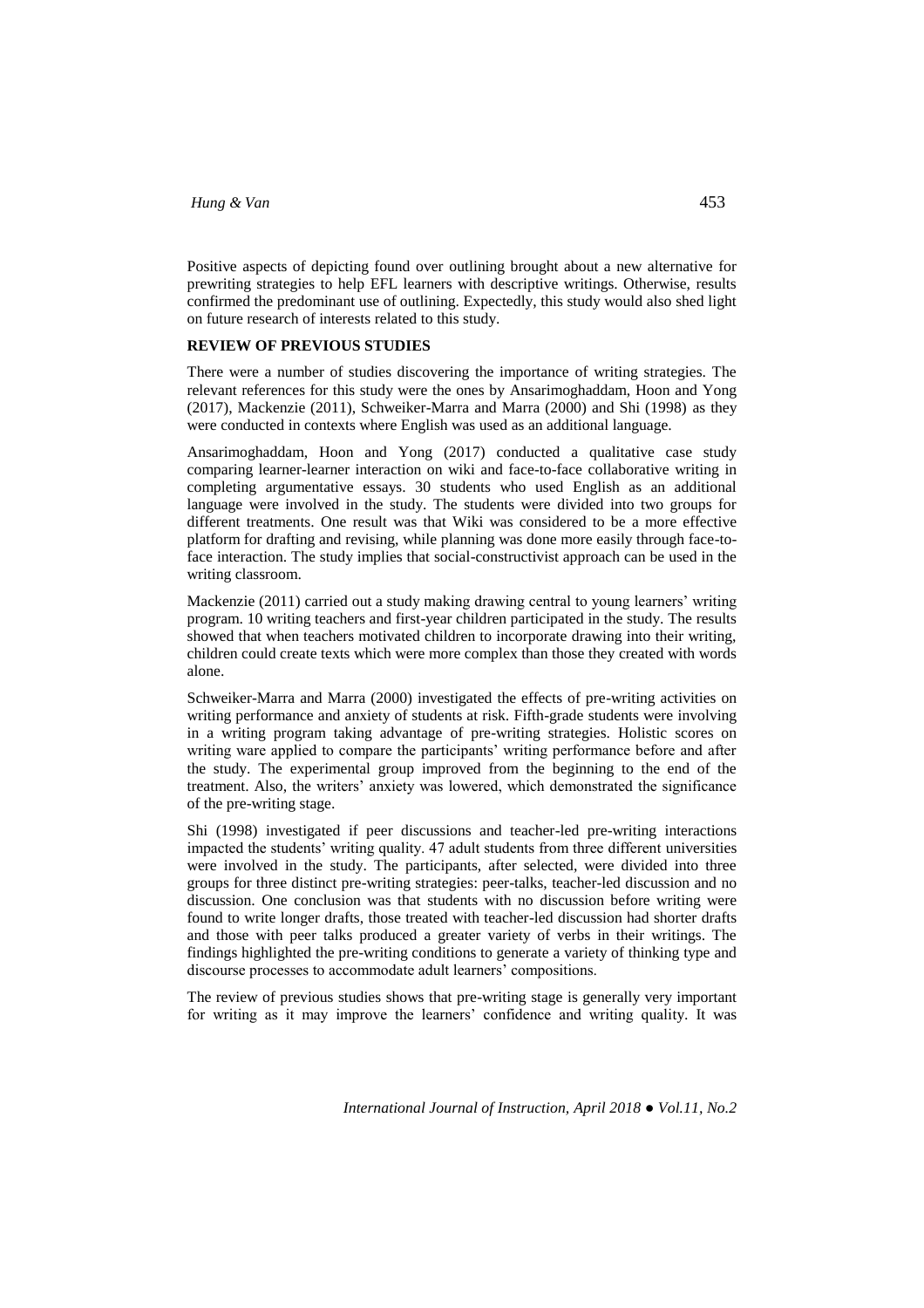significant to compare the effects of using pictures and peer interaction in the prewriting stage.

## **METHOD**

#### **Research Design**

This study took quasi-experimental form adopting pretest-posttest between-group design. Bui Phu Hung (2017) believed that this form would assure the validity and reliability of research findings. Ong (2016) also applied this design in a study examining the use of genre-based writing instruction to teaching literacy criticism. This present study was both quantitative and qualitative in nature. The cross-intervention research design was employed as it was believed to facilitate the interpretation of results of a cointerventional study (Chow & Liu, 2013 & Frangakis & Rubin, 1999)). Participants trained with either outlining or depicting were instructed to write 8 descriptive paragraphs in total. For the first 4 writing tasks, the experimental group 1 wrote with outlining training and the experimental group 2 wrote with depicting training. For the last 4 writing tasks, the reversed model was applied.

#### **Participants**

Twenty EFL novice adult learners aged from 18 to 27 and taking a variety of majors were randomly selected to participate in the study. The participant selection was based on call for participation. All the participants were found at a comparable level of proficiency and writing competence in the pretest. They were randomly distributed into the experimental group 1 (6 females  $& 4$  males) and the experimental group 2 (7 females & 3 males). Results from the pretest on writing performance indicated that the writing performances of participants of the experimental group 1 and the experimental group 2 were comparable in terms of the number of ideas generated, content and the organization of ideas (Table 1). The pretest on the participants' depicting capability showed that they all capable of using basic lines to present ideas. The *p* values showed that there were no significant differences in the three areas (number of ideas, content and organization) between the two experimental groups.

| Table 1                |  |
|------------------------|--|
| <b>Pretest Results</b> |  |

| .               | Group 1 |     | Group 2 |           | Independent samples t-test |    |                          |
|-----------------|---------|-----|---------|-----------|----------------------------|----|--------------------------|
|                 | Mean    |     | Mean    | SD        |                            | df | $p(2-tailed)$            |
| Number of ideas | 6.4     |     |         |           | 0.75                       |    |                          |
| Content         |         |     |         | $\ddotsc$ | 0.74                       |    | $\overline{\phantom{a}}$ |
| Organization    |         | . о |         |           |                            |    |                          |

#### **The Treatments**

To examine participants' writing performance in terms of number of ideas, content and the organization of ideas, 8 writing tests of 8 different descriptive writing topics were administered. The writing tests' administration was similar in terms of instruction and allotted time. Four common test types of descriptive writings subjected for elementary level were covered and specific writing topics were accordingly selected, and each type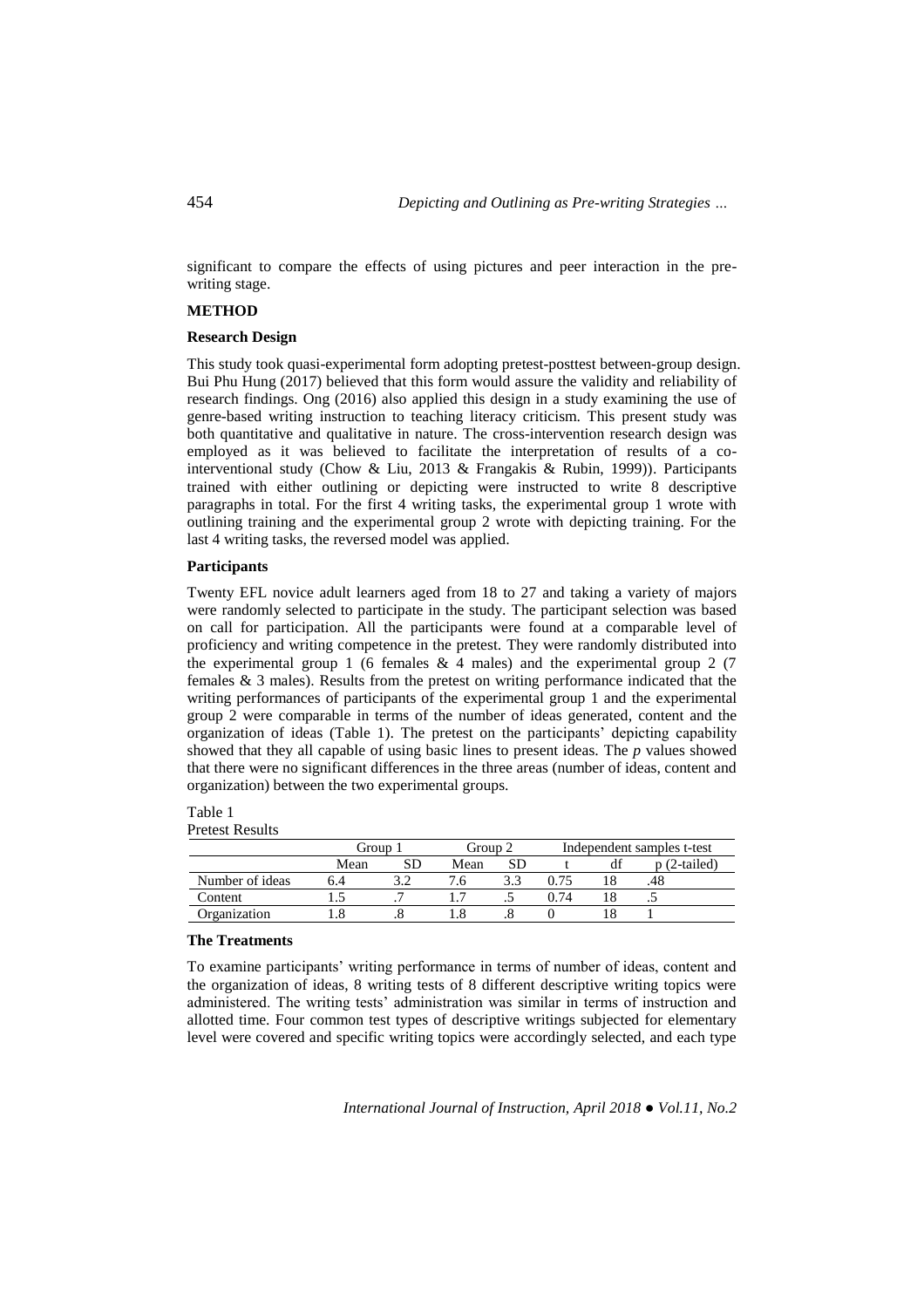with two different topics. They include describing (1) familiar people, (2) nearby locations and (3) local holidays. They can be found in most course books in current practice, including *Mosaic* (Blass & Pike-Baky*,* 2009) *Interaction* (Pavlik & Segal, 2009)*,* and *Great Paragraphs* (Folse, Muchmore-Vokoun & Solomon, 2014) which were seen with high frequency in most currently official exams for Certificate A organized in Vietnam. A value of .85 was resulted from a Descriptive statistic test indicating a high level of reliability of the writing tests.

A widely-used analytic marking scale is a 4-band scale (1-very poor, 2-fair to poor, 3 good to average, 4-exellent to very good) assessing each component. Whereas content and ideas organization were scored basing on Jacobs' scoring profile, the number of ideas was calculated literally by the raters. Two accredited raters were invited to grade the tests independently. In the grading process, the third and even the fourth rater took part in the grading in case of discrepancies. The correlation coefficients between the two accredited raters indicated a high degree of absolute agreement (.86) between the judges.

#### **Instruments**

Three instruments were used. To collect quantitative data, tests on writing performance to examine the number of ideas generated, the organization and development of ideas were implemented. To collect qualitative data, a questionnaire on the participants' preference towards and an interview on the participants' viewpoints on the use of outlining and depicting were administered. Students' drafts served as the unobtrusive instrument assisting the assessing of the investigated aspects. All the instruments were revised according to the pilot study results.

## **Materials**

A series of 8 teaching plans on the 8 selected descriptive writing topics were composed in the light of communicative approach and the integration of the skills, then comments were received from experienced teachers in the field. After that, they were improved and piloted on 30 students who possessed similar characteristics with the accredited participants.

The two groups of accredited participants were trained to write with outlining or depicting after each lesson. For the purposes of the current study, the participants were reminded of the role of the depictive presentation as the container of ideas. Therefore, meticulous care on the appearance of the presentation should not be given, but the participants' ideas for the topics instead.

### **Questionnaire**

A 26-item questionnaire was developed to explore the participants' preference towards outlining and depicting prewriting strategies in descriptive writings. The items are classified into 4 clusters to respectively examine participants' preference towards the strategies with regards to (1) specific writing topics, (2) effects of the strategies on the number of ideas generated, (3) effects of the strategies on content performance, and (4) effects of the strategies on the organization of ideas. Each item consists of 4 choices. Choice number 1 was designated for outlining; number 2, depicting; number 3, Either of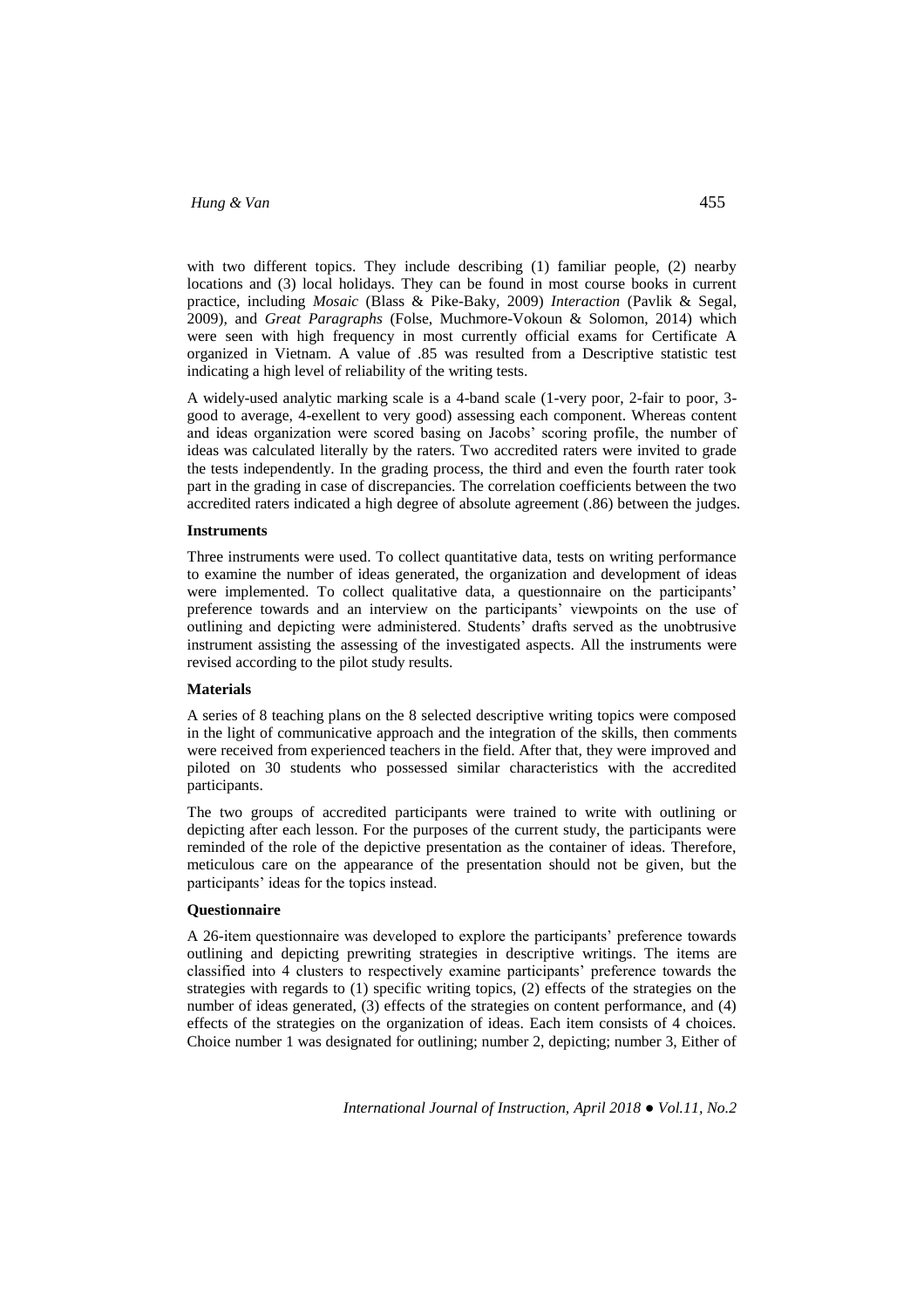them, meant that the strategies were appreciated equally to the given case; and number 4, Neither of them, meant that the participants would favor neither of the strategies for the given case. The questionnaires collected information on frequency, and the results were reported in percentage. The measurement values indicated acceptable reliability of the questionnaire (.79).

#### **Interviews**

An interview sheet of 7 open-ended questions was developed. The first 6 questions, including three reversed questions, aimed to gain deep understanding of the participants' viewpoints on strengths and weaknesses of outlining and depicting. Question 7 collected the participants' recommendations for the improvement of the application of these strategies.

Three participants who achieved the best and other three paticipants who achieved the least in their writing performance were selected for the 6 independently face-to-face interviews. The data gained was recoded, transcribed and translated into English and analyzed using the interview protocol sheet, which was reported on the interviewees' similar and different viewpoints as well as their key suggestions for improving the strategies.

## **Data Collection**

Students' drafts, on which outlines and depictive presentations dwelled, were observed to identify any evidence supporting the findings on writing performance and the participants' viewpoints towards the application of outlining and depicting. There were 10 weekly two-and-a-half-hour meetings with all participants in total. In meeting 1, the pretests were implemented and necessary consent was reached. Meeting 2 was for illustration and training on depicting and outlining strategies. From meeting 3 to meeting 10, students wrote on the 8 selected descriptive topics with the teacher's instruction and topic-related samples of outlining and depicting each before the students wrote. In the extra meeting 11, questionnaires were delivered. Two weeks after meeting 11, when all the tests were rated, the interviewer and the selected interviewees had meeting 12 in the 6 independently face-to-face interviews.

## **FINDINGS**

### **Participants' Performances**

### *Writing Contents and Organization and Development of Ideas*

First, a descriptive statistic tests were run to calculate the mean score of the number of ideas generated with depicting training and the mean score of the number of ideas generated with outlining training according to four types of descriptive topics (describing people, locations and holidays). Next, an independent-sample t test was conducted on the two mean scores to evaluate whether there was a significant difference in the number of ideas generated between the writings with depicting and the ones with outlining. Then, participants' writings of the two experimental groups were merged to calculate whether there was any significant difference between the effects of outlining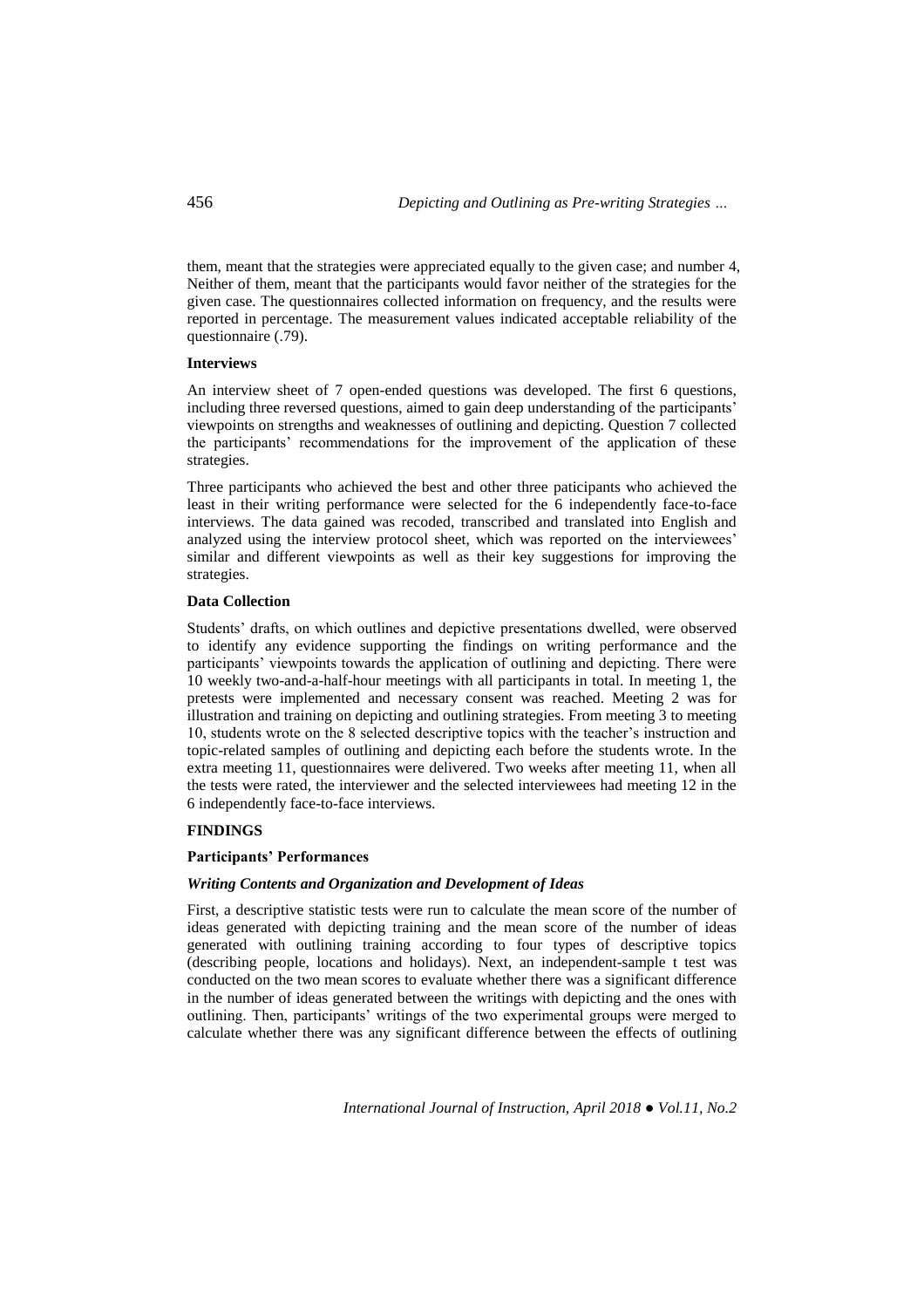and depicting on the number of ideas generated. A paired-sample t test was conducted on the sum of ideas generated in all the writing tests with the depicting training and on the sum of ideas generated in all the writings with the outlining training. The purpose was to evaluate whether participants performed a larger number of ideas with one of the strategies. This procedure was adapted to analyze data from the participants' writing performance in terms of content and the organization of ideas.

A statistical analysis revealed that depicting and outlining accommodated different concerns of writing (Table 2). The number of ideas in the participants' writings indicated that depicting, with a mean score of 26.8, helped the participants generate more ideas than outlining, with a mean score of 22.9. The standard deviations also showed that some individual participants were assisted by depicting more than others, but the scores gained by individuals from the outlining strategy was more focused (4.3). On the contrary, outlining was considered to improve the participants' writing content and organization more than depciting. The standard deviations of these areas also showed that some participants improve slightly from depicting. The *p* values from the independent samples t-test showed that the differences in performance between the two strategies were significant  $(p<0.05)$ .

#### Table 2 Posttest Results

|                 | Depicting |  | <b>Dutlining</b> |     | Independent Samples t-test |  |               |
|-----------------|-----------|--|------------------|-----|----------------------------|--|---------------|
|                 | Mean      |  | Mean             | SD  |                            |  | $p(2-tailed)$ |
| Number of ideas | 26.8      |  | 22.9             | -4. |                            |  |               |
| Content         |           |  |                  |     |                            |  | ን 006         |
| Organization    |           |  |                  |     |                            |  | 0.04          |

Also, with the topics describing locations, the number of ideas generated by the participants when they applied depicting exceeded the number of ideas generated by the participants when they applied outlining (Table 3). In detail, depicting helped the participants generate ideas more significantly (34.8) than outlining (25.5). The indepedent samples t-test indicated that this difference was also significant.

#### Table 3

Number of Ideas Generated in Describing Locations

|                 | Depicting |  | Outlining |  | Independent Samples t-test |  |               |
|-----------------|-----------|--|-----------|--|----------------------------|--|---------------|
|                 | Mean      |  | Mean      |  |                            |  | $p(2-tailed)$ |
| Number of ideas | 34.8      |  |           |  |                            |  | 0.06          |

## *Participants' Opinions*

Although participants' preference given to either outlining or depicting varied with regards to the types of descriptive topics, and the effects of these strategies on the number of ideas generated, content and the organization of ideas, overall, the results showed that participants preferred outlining to depicting (with 45% of the participants advocated outlining, and 38%, the depicting). A small number of participants (account for 15.5%) favored both strategies equally, indicating that they could be used whether interchangeably or complementarily. The remaining number of participants accounting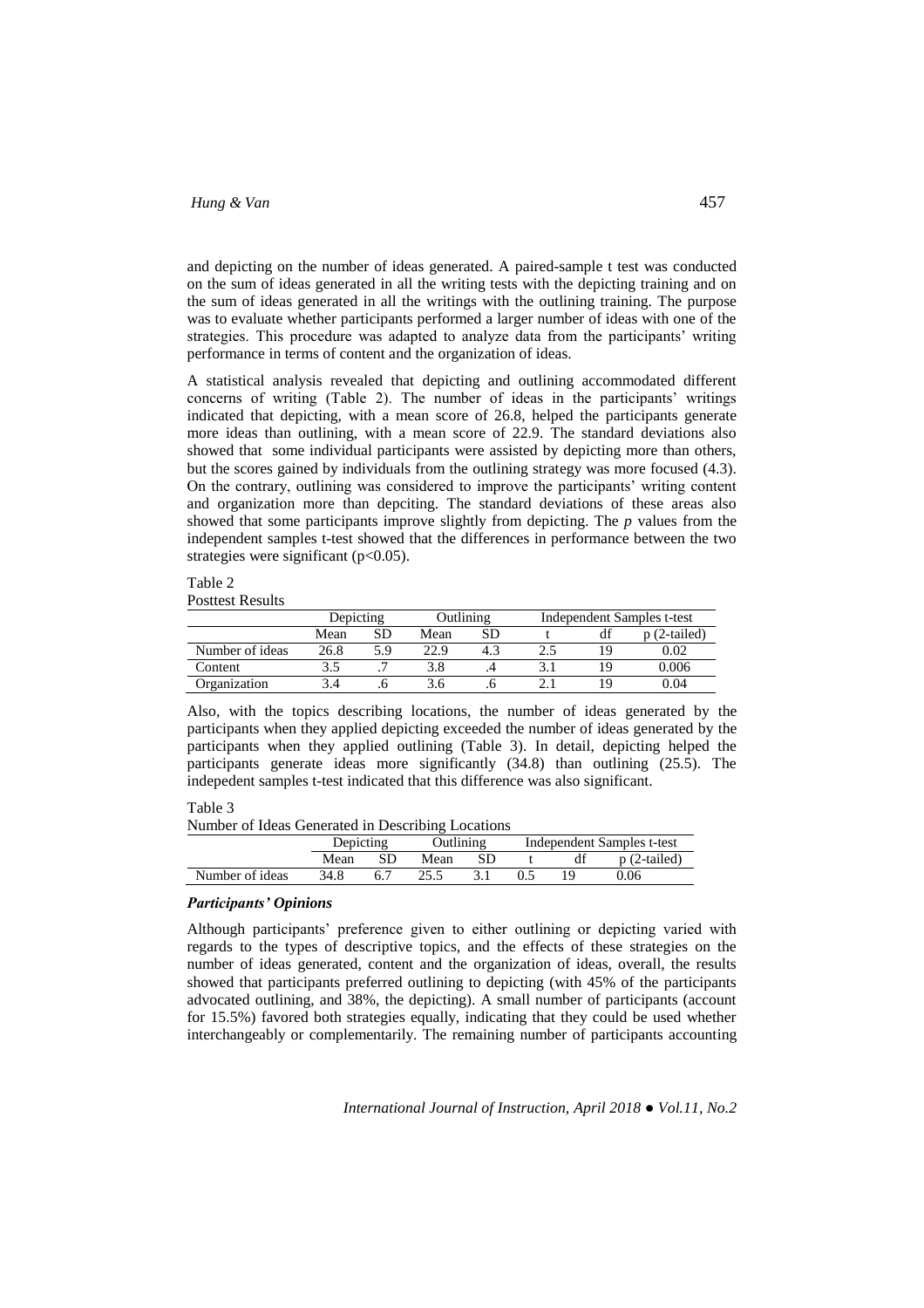for a negligible amount (1.5%) preferred neither of them. One of the explanations for this could be that they did not find it important to apply prewriting strategies when they wrote.

There are three major themes emerged from the interviewees' viewpoints towards outlining and depicting strategies discussed in the 6 face-to-face interviews: (1) the strategies' strengths, (2) the strategies' weaknesses, and (3) the interviewees' recommendations for the improvement of the strategies. Merely major points of each were discussed in this paper.

Considering the strengths of each strategy in helping them generate for topic-related ideas, perform content and organize ideas in their descriptive paragraph, most interviewees contended that outlining could help them organize ideas more easily and systematically. This made outlining powerful compared with depicting. It also helped save time, was more familiar and applicable to all students. Meanwhile, depicting received positive attitudes from them since it was reported to trigger smooth flows of ideas from the mind, which could consequently create chances for the burst out of a great number of both background and creative ideas. Another powerful point of depicting was that the images dwelled on the draft motivated them to write, and depicting evoked their stronger feelings and awoke more of their senses about the subjects to be described. This could also help them provide a more accurate description on the real subjects.

> The content is enough to write, and it saves time because the outline can create good order for the ideas....When the outlines are good, it's brief, clear and understood...It presents the ideas systematically. …it's easy to apply to everyone since it is more familiar to us. Prewriting helped me become more confident.

> Ideas would keep coming from the mind when I depicted. The images could, I mean, I could have one more and then one more idea when I looked at it....The images increased creativity and reality, so I felt interested to write. Depicting… and evoked strong feelings and senses about the subjects I needed to describe. It liked the pre-writing stage. They prepared me for the main writing task.

While depicting was appreciated in helping the interviewees generate a large number of ideas and interested them with the depictive presentation, outlining was criticized for limiting the number of ideas generated and boring the writers with words. To outlining, major negative viewpoints towards depicting were that it appeared challenging to the students since it was unfamiliar; there were ideas supposed to be hard to be depicted; therefore, it could not suit all the descriptive writing topics. Moreover, depicting could confuse the organization of ideas than outlining could. Both outlining and depicting were reported to cause the missing of ideas when students were unable to express their ideas by English words or by depicting.

> Not many ideas to write. Sometimes I got almost no ideas about some topics. One word to say: Stuck! No image and no visual aids used limited the ideas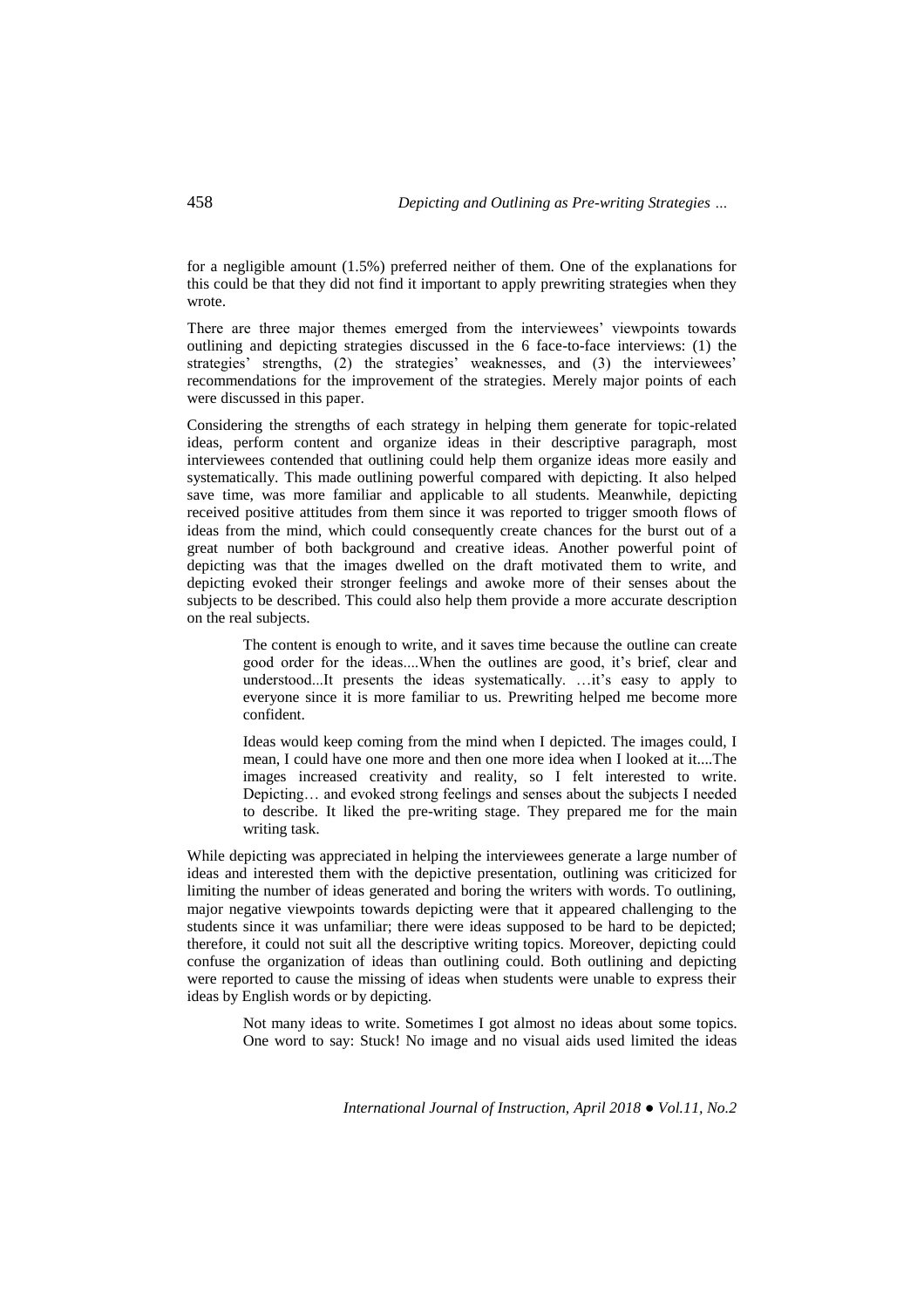because students got no picture of the topic in mind. No element to trigger the imagination or thinking. I was stuck. The pre-writing step was marvellous. It was necessary for my writing peformance.

It can be hard to apply depicting for some topics because some topics contain ideas that cannot be depicted...I got confused organization of ideas in the paragraph because I was confused gazing at the images. I could not decide where to start the paragraph. I knew it....depicting is strange....and it's confusing for those who use it the first time. It is necessary to assign a task to prepare students for the main writing task.

However, the interviewees did not always reach a consensus. For instance, there were disagreements on whether outlining or depicting cost more time or whether depicting caused confusion to the organization of ideas.

> 'It took time to prepare enough the ideas about the topic when I made outlines....Depicting…it cost less time than making outline.' I liked the prewriting task much. It made me feel more confident.

Suggestions for the improvement of these strategies were given. The suggestions could be put into three sub categories: suggestions on the application of these strategies, suggestions for jobs to do from the teacher perspectives and from the leaner's perspectives.

The interviewees suggested combining the two strategies in many ways. For instance, depicting can be used first to trigger ideas, then outlining to help organize the ideas. To avoid the loss of ideas, depicting can be used in the outlines where students are unable to express their ideas with words, and depicting where students struggle with English words. Also, respondents recommended using outlining and depicting interchangeably.

'When I cannot express ideas with words, I can use depict; and when I can't depict, I should make outlines.' I think my main task was better than expected as a result of the pre-qriting task.

In addition, interviewees contributed suggestions for teachers. They suggested that teachers should examine the strengths and weaknesses of these two strategies and clarify them to students. Teachers should also try out a large number of different descriptive topics to find out groups of topics that suit best each strategy, each group of students and each individual.

> The teacher should examine the features and characteristics of the two strategies, and which topics can best suit each strategy and which can suit both. The pre-writing step reduced my anxiety for the main assignment.

Respondents also suggested that students need to help themselves to exploit what strategy will work best for them with a specific topic.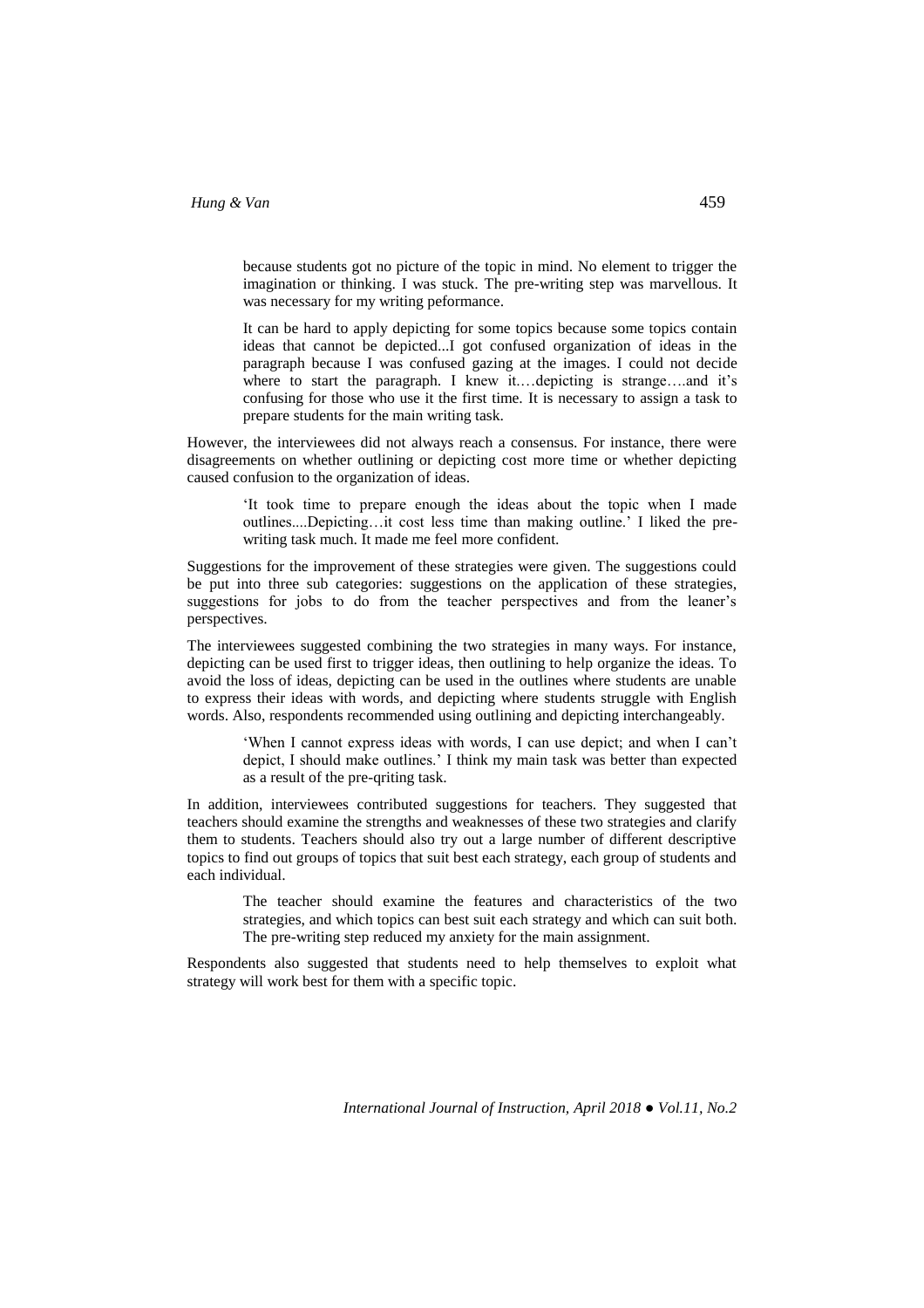'The students should find out which one is more suitable for them considering the topics and to save time'. The pre-writing task made me more confident to write.

From the participants' drafts, much evidence was also found about the strengths of depicting on helping generating ideas and of outlining on helping the organization of ideas. However, evidence of students' confusion, challenging with depicting and students' poor amount of ideas with outlining.

## **DISCUSSION AND CONCLUSION**

In summary, the results from the interview confirm the experimental results and those from the questionnaire. Applying depicting strategy, participants generated a larger number of ideas about the topics to be described. The main reason was due to the use of images that could help the flow of ideas come out. There was no significant difference in level of content development and in level of developing organization of ideas between the groups with outlining training and the group with depicting training. Finally, students preferred outlining to depicting although one strategy proved to be superior to the other depending on types of writing topics and different writing contexts. For instance, when participants wished to achieve high level of organization of ideas, or a systematical outline, they would prefer outlining; however, they would prefer depicting if they wished to brainstorm for more sufficient ideas or overcome communication breakdowns caused by their shortage of vocabulary.

The findings from this study were in line with those of the previous studies by Ansarimoghaddam, Hoon and Yong (2017), Mackenzie (2011), Schweiker-Marra and Marra (2000) and Shi (1998). It can be found from the participants' feedback in this study and the studies by Ansarimoghaddam, Hoon and Yong (2017), Mackenzie (2011) and Shi (1998) that depicting or drawing made students feel motivated and confident and in turn reduced their anxiety. Also, pre-writing strategies were found effective in preparing students for the main writing task. Regarding the effectiveness of drawing, this present study confirmed the study by Schweiker-Marra and Marra (2000) in that drawing was particularly important, assisting students achieve good writing performances.

One limitation was that this study was conducted on a small sample size, which might have diminished the generalization of the research results. Second, the insufficient training given to the participants on outlining and depicting may have reduced the participants' writing performance. Besides, since the interviews were carried out after the questionnaires, they had a tendency to be bound with the issues included in the questionnaire. The interview was also administered two weeks after the writing tests; therefore, this may also have limited the number of viewpoints given about the use of outlining and depicting since information could be lost due to a distance in time when participants were asked to answer the interview questions in a retrospective way. Finally, the tests were rated with a 4-interval level marking scale, which was supposed to consequence a less distinctive assessment between the writing performances with outlining and the ones with depicting.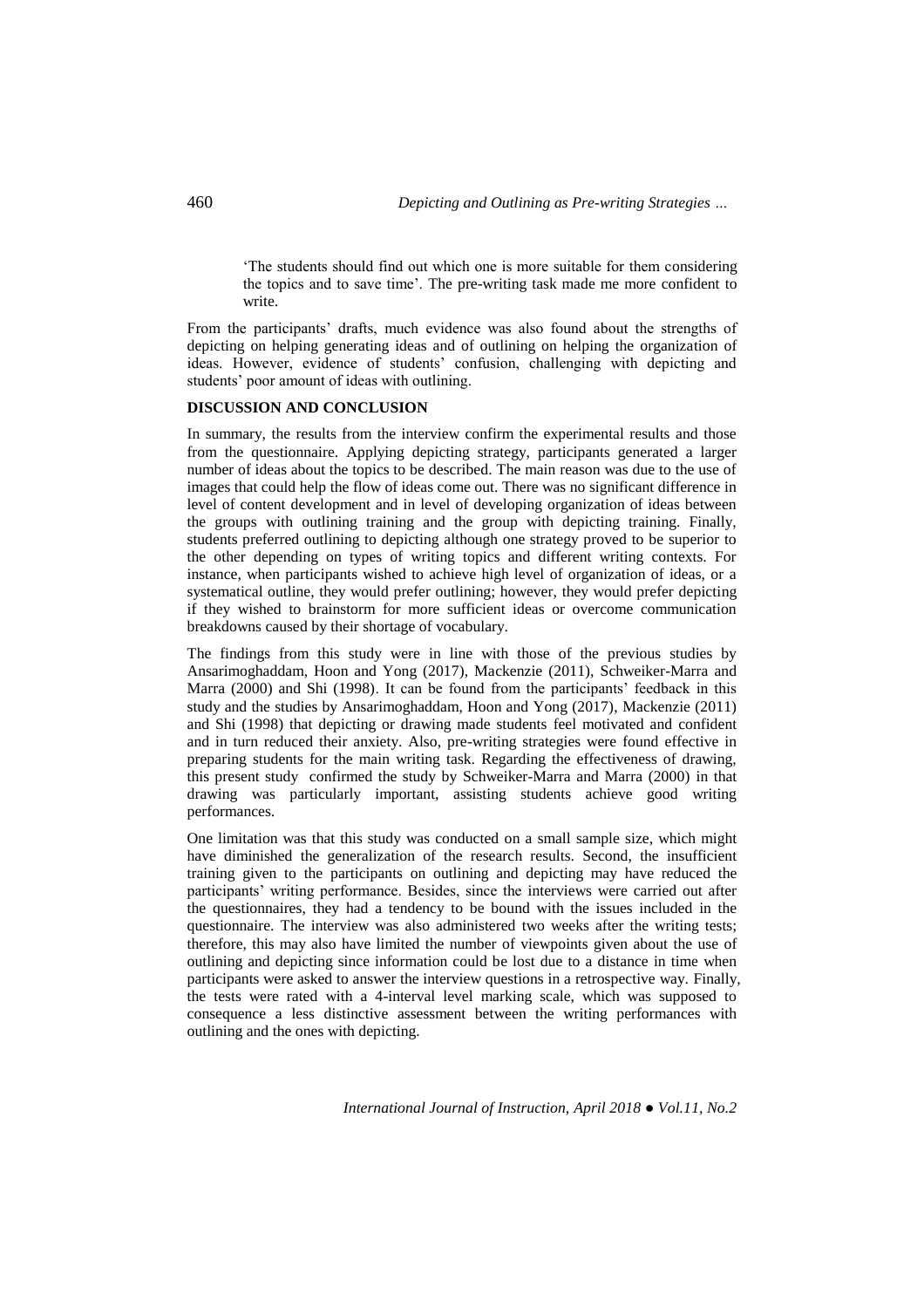Research validity and reliability were assured in this study. First of all, the participant collection was based on volunteering and participants' competence. Regarding volunteering, there was an investigation into the participants' motivation for joining the study. They all wanted to participate in this study. The measures of the participants' competence was based on their language proficiency and their writing abilities to generate, organize and develop ideas. Secondly, the rating or scoring criteria was based on the participants' competence to generate, organize and develop ideas. That means, the tests reflected the aims of the study. Thirdly, the participants' out-of-class exposure during the study was investigated. Accordingly, the participants revealed that they did not have any access to English language use. Regarding the difficulty of the tasks assigned, all the writing assignments were level-fit. The writing topics were familiar to the students and linguistically adjusted to suit the participants' level as from the results of the pilot study. To avoid the participants' misunderstanding and confusion caused by the questionnaire and interview questions, these two instruments were administered and interpreted in Vietnamese. Finally, the open-ended questions in the interview were applied to collect in-depth information to shed light on the data collected from the questionnaire in a Likert-scale.

A recommendation is that as depicting may require learners' drawing skills, teachers may not need any special training on the application of this strategy apart from a prior practice in using basic lines to present ideas effectively to support students with samples from the outset for their later self-developed manipulation. The implementation of this strategy is not a big challenge to teachers. However, the key principle may lie on the teacher's job. It is simple but needs caution that whether the teacher can make it friendly, fun and comfortable in the classroom. Succeeding in doing this, depicting would become an extremely enjoyable prewriting strategy and a useful tool for brainstorming for a large number of ideas.

Respondents in the interview stated that depicting could not work well for presenting certain ideas. This use of pictorial presentation can be also found everywhere in daily life and other means like media. Therefore, the major problem does not lie on not being able to depict, but rather the way depicters perceive the main purpose of depicting and their acceptance on the pictorial handiwork from the basis of meaning and information. Only when students could consider and use simple symbols as a means to present ideas like when they use words, their focus on the meaning would be remained and depicting would not appear uncomfortable.

Furthermore, the need for visual aids and recalling images of the objects to be described obviously indicates that, in the future, students should be exposed to real experience while they are writing, if there is condition. This method has been common in the teaching of literature or in the art field. For instance, when an artist or a writer would like to accomplish his best work, he needs to be there right in front of the scene to enable strong feelings and to create vivid painting or lively description. This method is assumed to also work well for EFL writers. For instance, if students were asked to describe a quay, a student who writes at the same time experiencing the scene would be supposed to perform better in comparison with the one who does not. This can be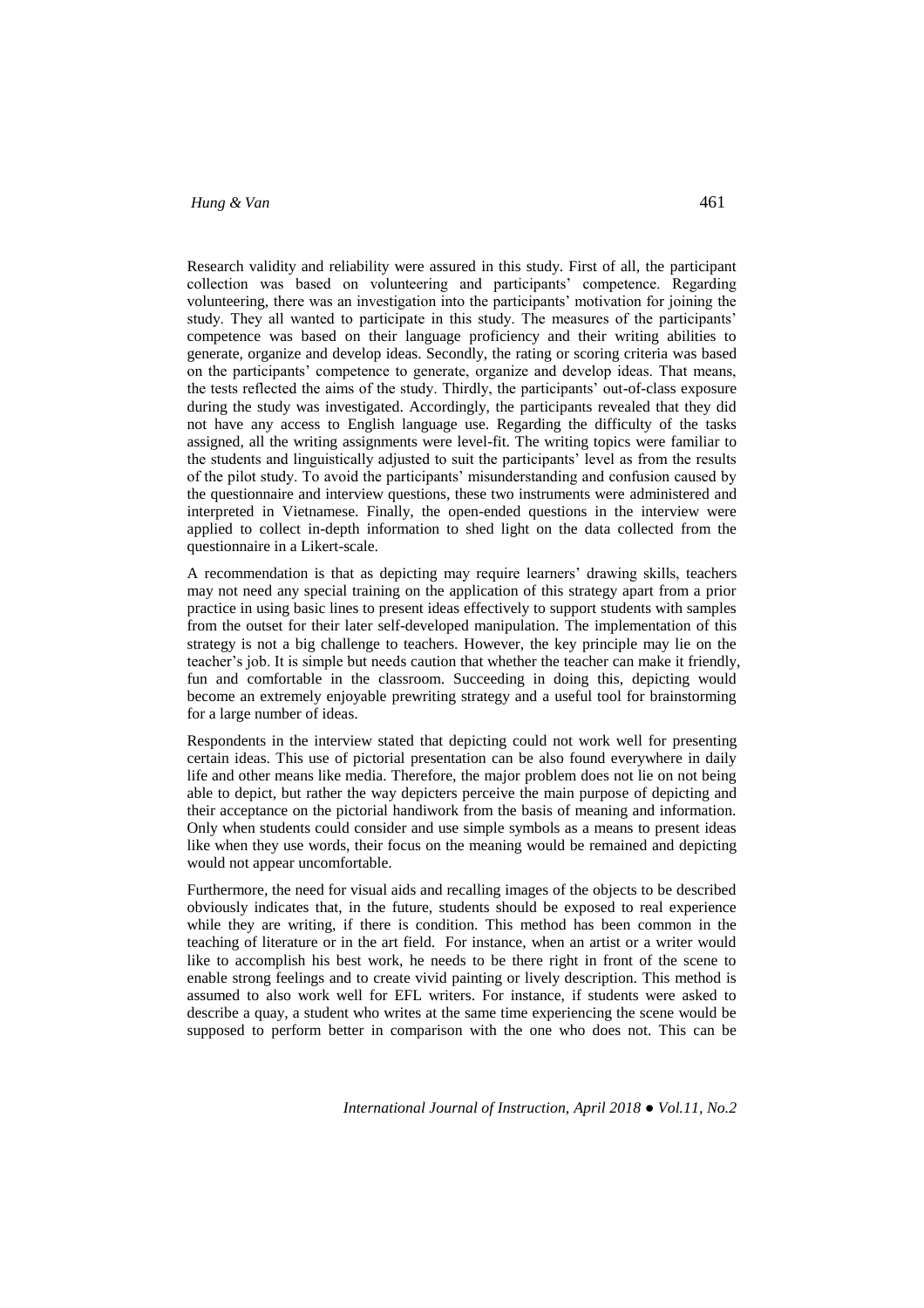explained that the former can have true emotions and feeling at the same time all his senses are awaken. Depicting has been potential to a broader use and research on depicting can be expanded on a wider range.

"A picture worth a thousand words" (Galbraith, Ford, Walker and Ford, 2005) can be taken as a premise for the purposeful use of depicting. Hope (2000) also contributes that drawing functions as a container of ideas, and drawing help students become more thoughtful when they look at the picture. Whether a practitioner determines whether to use, when to use, where to use depicting depend primarily on practitioners' purposes and on specific leaner's context. For instance, when students struggle with brainstorming for ideas, depicting can be an appropriate choice. In other cases, when students are from majors enabling their capability of pictorial presentation, depicting can be also a suitable choice to be used. Otherwise, outlining should be used instead.

The current study endeavors to seek more alternative for prewriting strategies in writing descriptive paragraph to fit a wider variety of students' interest, learning styles and other learner variables (for this purpose, depicting has been discussed over outlining thought out this paper). More importantly, it has been oriented towards the development of descriptive writing. To outlining, its powerful use has been confirmed. To depicting, though there has been the existence of certain drawbacks, the findings have found major benefits in helping students with descriptive writings. Depicting has faced with inevitable challenges at first. Therefore, more effort should be given to refine this new prewriting strategy if teachers plan to take it into practice, using simple symbols to quickly jot down ideas.

#### **Implications**

There are a number of key implications for pedagogical practice from this study. First, depicting is found vital to those who do not have sufficient vocabulary for writing. That is, it seems to be more practical and applicable to the students at a low level of proficiency. Also, when the teacher finds that depicting should be applied, training and instruction on depicting should be offered to the students at the beginning to avoid their confusion and frustration in their main practice. Importantly, outlining and depicting have their own strengths and limitations; therefore, a combination of these strategies might assist students more in term of effective writing as one strategy can reduce of the limitations of the other. Future studies can take interest in combining them as prewriting strategies. Secondly, as this study aimed at adult learners, future studies can test the effectiveness of depicting and outlining on young language learners.

Whist outlining has been a predominant prewriting tool, it is not almighty. Hence, more alternatives should be sought since teaching and learning have been an ongoing process in which educators and learners have always been endeavoring searching for innovation to the development of the pedagogical profession, and when learners are different, complicated and various.

Future research should cover a wider range of descriptive writing topics and with more sufficient sample size. Future research should also exploit the effects of depicting on other types of writing. By nature, this investigation is product-oriented. Therefore,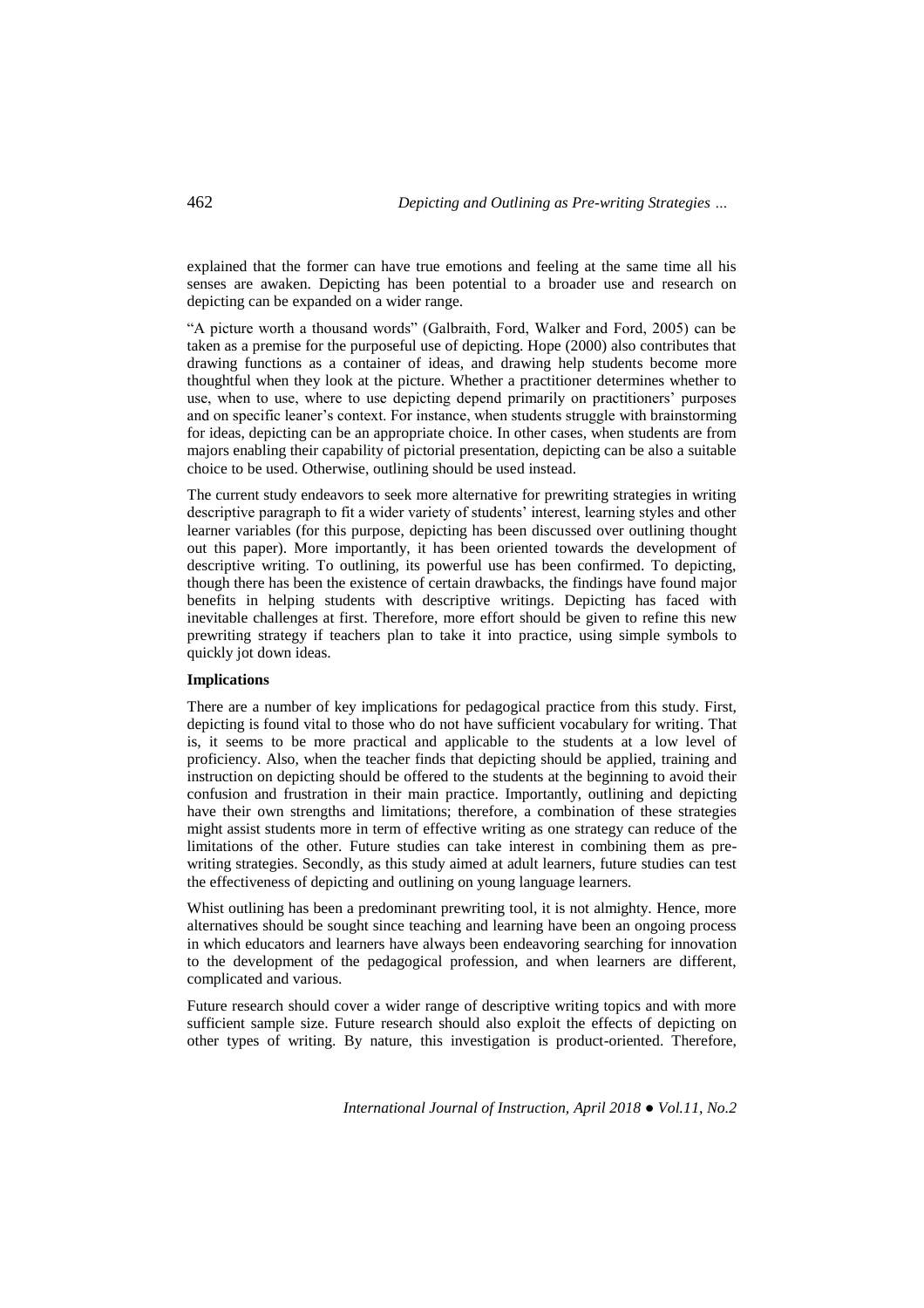future research can focus on the process in order to obtain diagnostic information on how students process their writing while depicting. Instead of carrying out interviews, out loud protocol may be more useful to explore the strengths and weaknesses of these strategies authentically and to gain in-depth understanding of the students' cognitive processing while writing. Finally, a 10-point marking scale should be used to gain more diagnostic information about and to better distinguish writing performance.

### **REFERENCES**

Ansarimoghaddam, S., Hoon, T. B., & Yong, M. F. (2017). Collaborating composing an argumentative essay: Wiki versus face-to-face interactions. *GEMA Online® Journal of language Studies, 17*(2),33-53.

Blass, L. & Pike-Baky, M., (2009). *Mosaic 2: Writing* (Silver edition). London: McGraw-Hill Education.

Hung, B. P. (2017). Vietnamese students learning the semantics of English prepositions. *GEMA Online® Journal of Language Studies, 17*(4), 40-51.

Chow, S. C., & Liu, J. P. (2013). *Design and analysis of clinical trials: concepts and methodologies.* Hoboken, NJ: Wiley.

Folse, K., Muchmore-Vokoun, A. & Solomon, E. V. (2014). Great Paragraphs (4<sup>th</sup> ed.). Andover, UK: Cengage Learning.

Frangakis, C. E., & Rubin, D. B. (1999). Addressing complications of intention-to-treat analysis in the combined presence of all-or-none treatment-noncompliance and subsequent missing outcomes. *Biometrika, 86*(2), 365-379.

Galbraith, D., Ford, S., Walker, G., & Ford, J. (2005). The contribution of different components of working memory to knowledge transformation during writing. *L1 educational studies in language and literature 5*(2), 113-145.

Gorman, R., & Eastman, G. S. (2010). I see what you mean: Using visuals to teach metaphoric thinking in reading and writing. *English Journal, 100*(1), 92-99.

Graham, S., & Perin, D. (2007). *A report to Carnegie Corporation of New York: Writing Next – Effective strategies to improve writing of adolescents in middle and high schools*. New York: Alliance for Excellent Education.

Holmes, K. (2003). Show, don't tell; the importance of explicit prewriting instruction. *The Clearing House, 76*(5), 241-241.

Mackenzie, N. (2011). From drawing to writing: What happens when you shift teaching priorities in the first six months of school? *Australian Journal of Language and Literature, 34*(3), 322-340.

Ong, W. A. (2016). Using Genre-based Writing Instruction to Teach the Writing of Literary Criticism. *GEMA Online ® Journal of Language Studies, 16*1, 35-48.